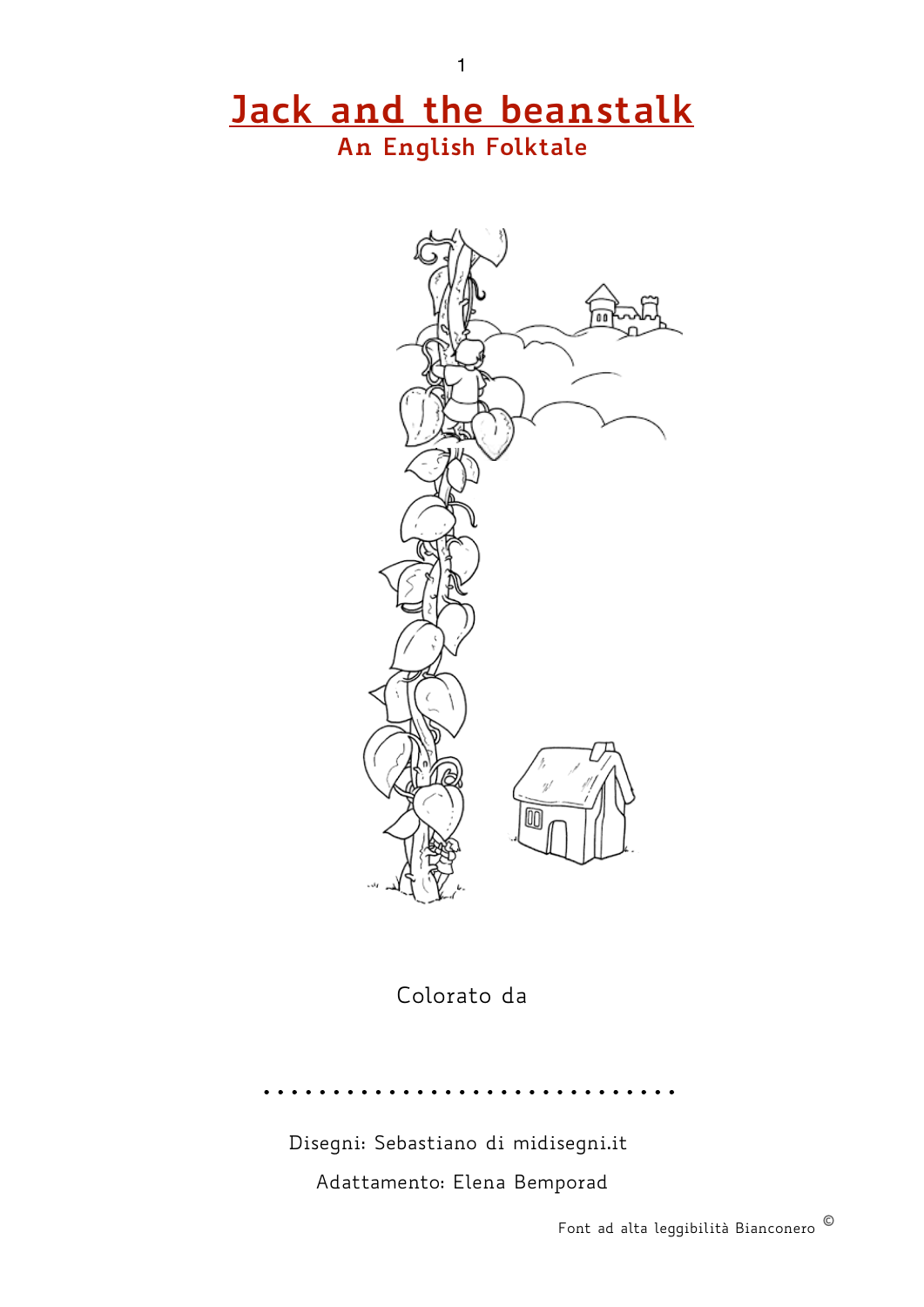## **Jack and the beanstalk An English Folktale**

Characters: Narrator 1; Narrator 2; Narrator 3; Jack; the Giant; the Giant's wife; Little man.

- **Narrator 1** Once upon a time long, long ago there lived a young boy named Jack
- **Narrator 2** Jack lived in a small cottage with his mother. They were very poor.
- **Narrator 3** One day Jack's mother said to him...
- **Mother** What shall we do, what shall we do? We don't have money to buy seeds for the farm this year. We must sell our cow and with the money buy some seeds.
- **Jack** Ok mammy, it's market-day today. I'll go and sell the cow.
- **Narrator 1** On his way to the market Jack meets an old man.
- **Old man** Good morning Jack
- **Jack** Good morning sir
- **Old man** I see you are going to town to sell your cow. I can give you three magic beans for your cow. Plant the beans in the evening and by the morning they grow up to the sky.
- **Jack** Well my mother told me to sell the cow…mmmhhh… but they are magic beans ...  $\ddot{P}$  I think I can give you our cow...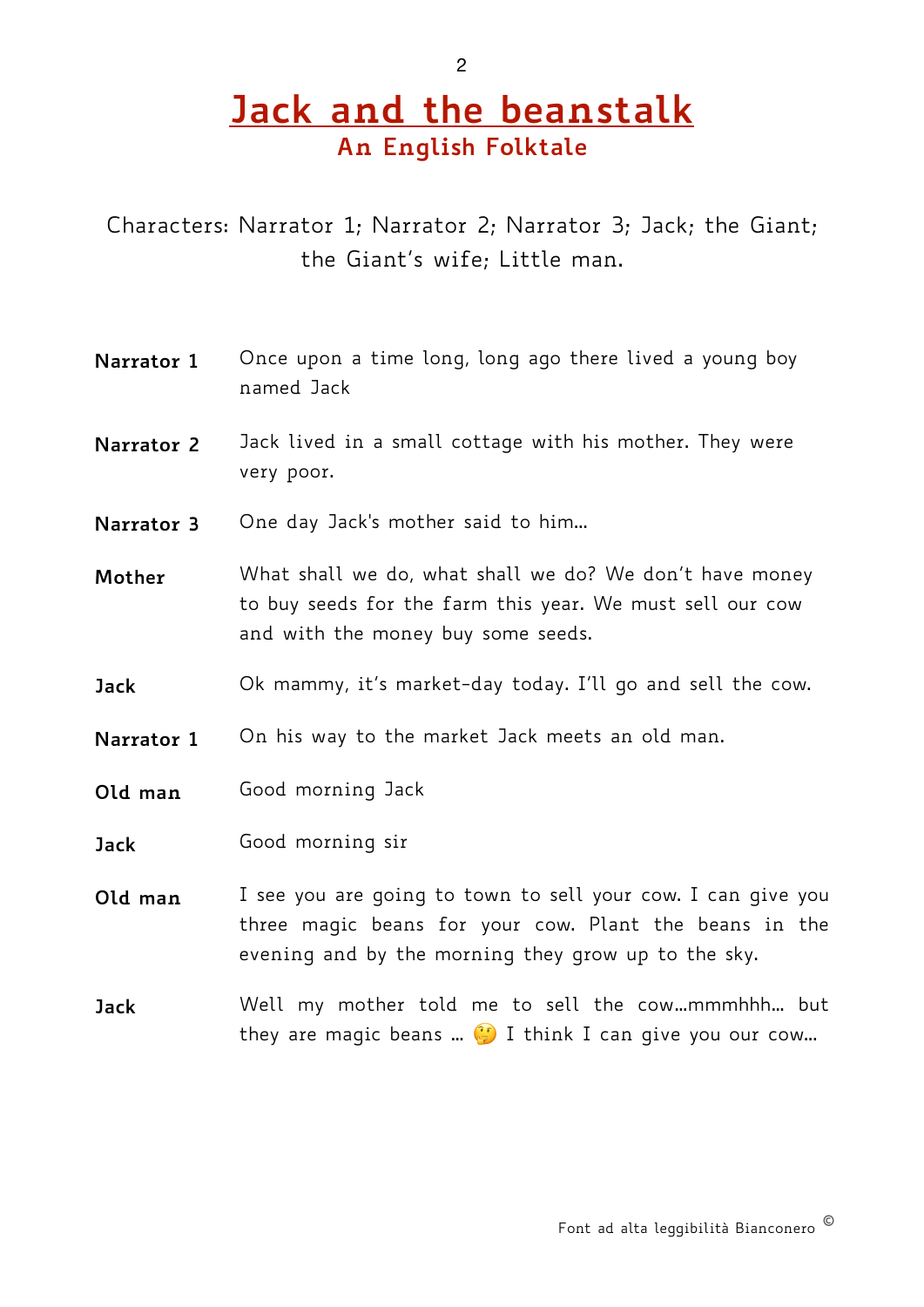- **Narrator 2** Jack goes back home.
- **Mother** Oh Jack how much money do we have now?
- **Jack** No money mummy but three magic beans!!
- **Narrator 3** Jack's mother throws the beans out of the window. The night pass by and in the morning…



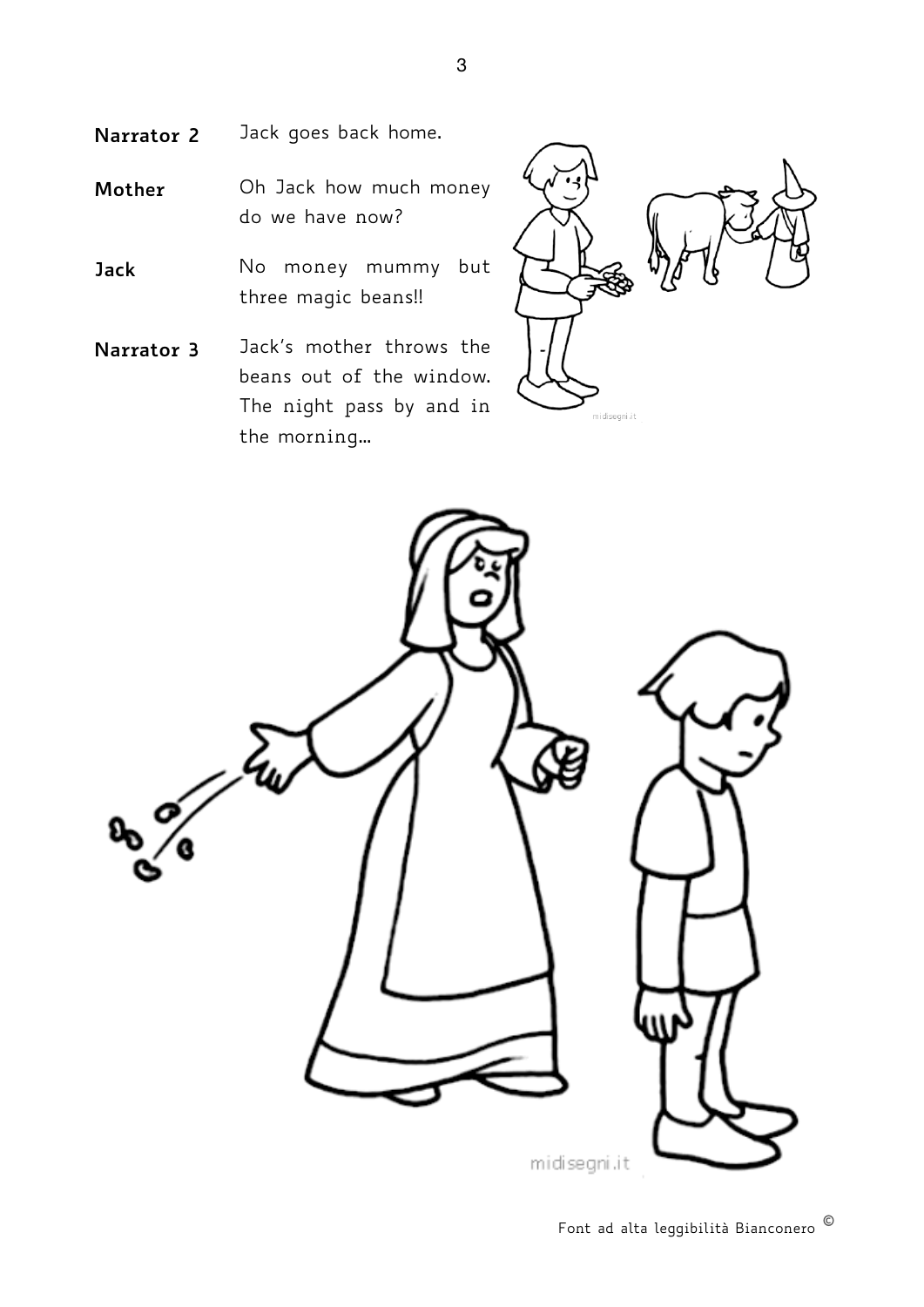- **Narrator 2** … Jack sees a huge beanstalk outside his window and decides to climb it up.
- **Narrator 1** On top of it Jack finds a beautiful castle and knocks on the door.
- **Giant's wife** Who are you? What do you want boy?
- **Jack** I'm Jack and I'm hungry. Can you give me some food, kind woman?
- **Giant's wife** Ok but be careful, my husband is a bad giant and he eats boys.

## **The 3 Narrators together**

THUMP THUMP THUMP

- **Giant** Fee-fi-fo-fum, I smell the blood of an Englishman, Be he alive, or be he dead I'll grind his bones to make my bread.
- **Jack** Help! The giant! I must hide in this oven!

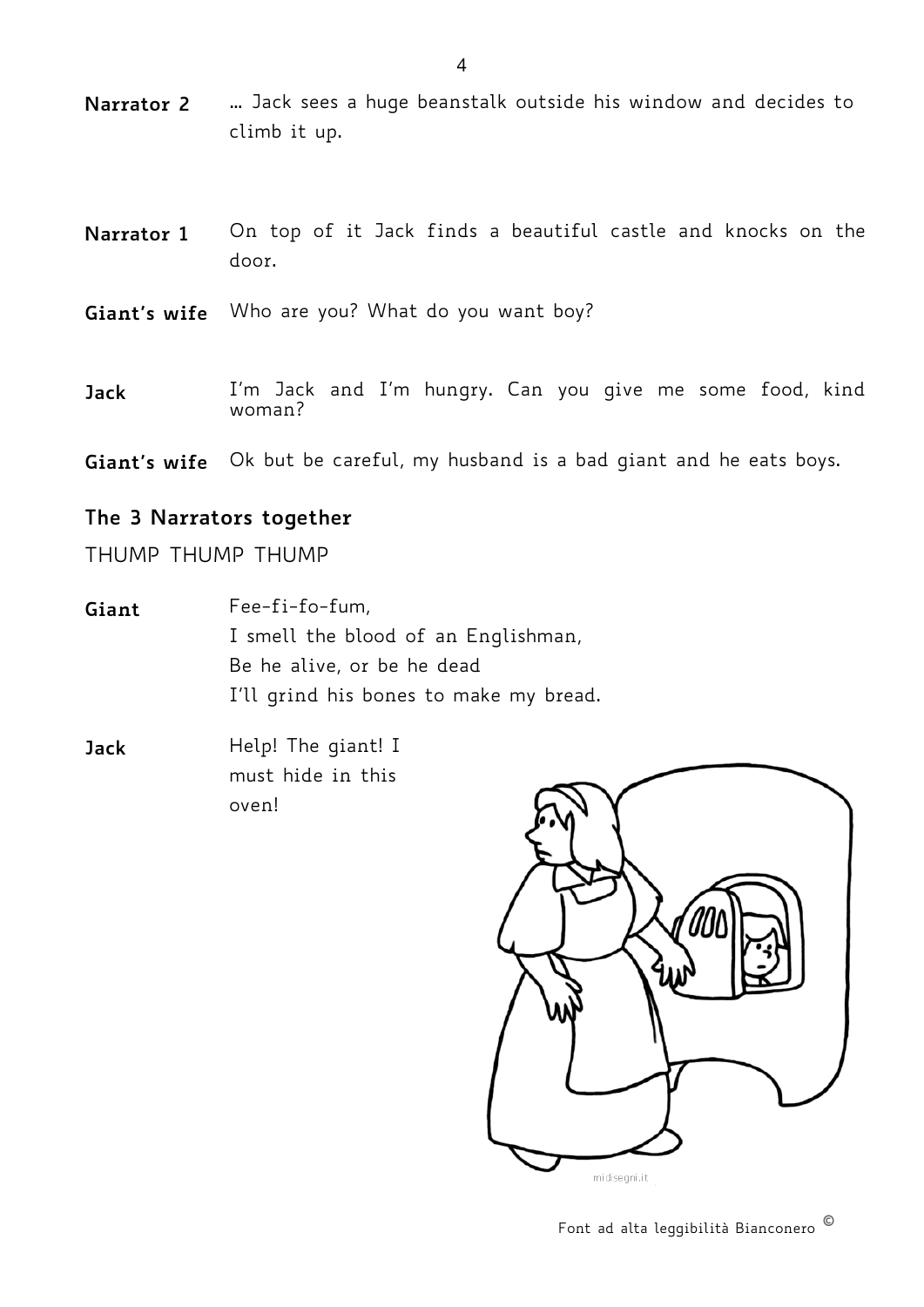





**Giant's wife** Here you are.

**Narrator 1** The giant eats, and counts his bags of gold.

**Giant** Magic hen lay me ten golden eggs at once! Play magic harp, play!

**Narrator 2** The giant falls asleep and Jack decides to run away...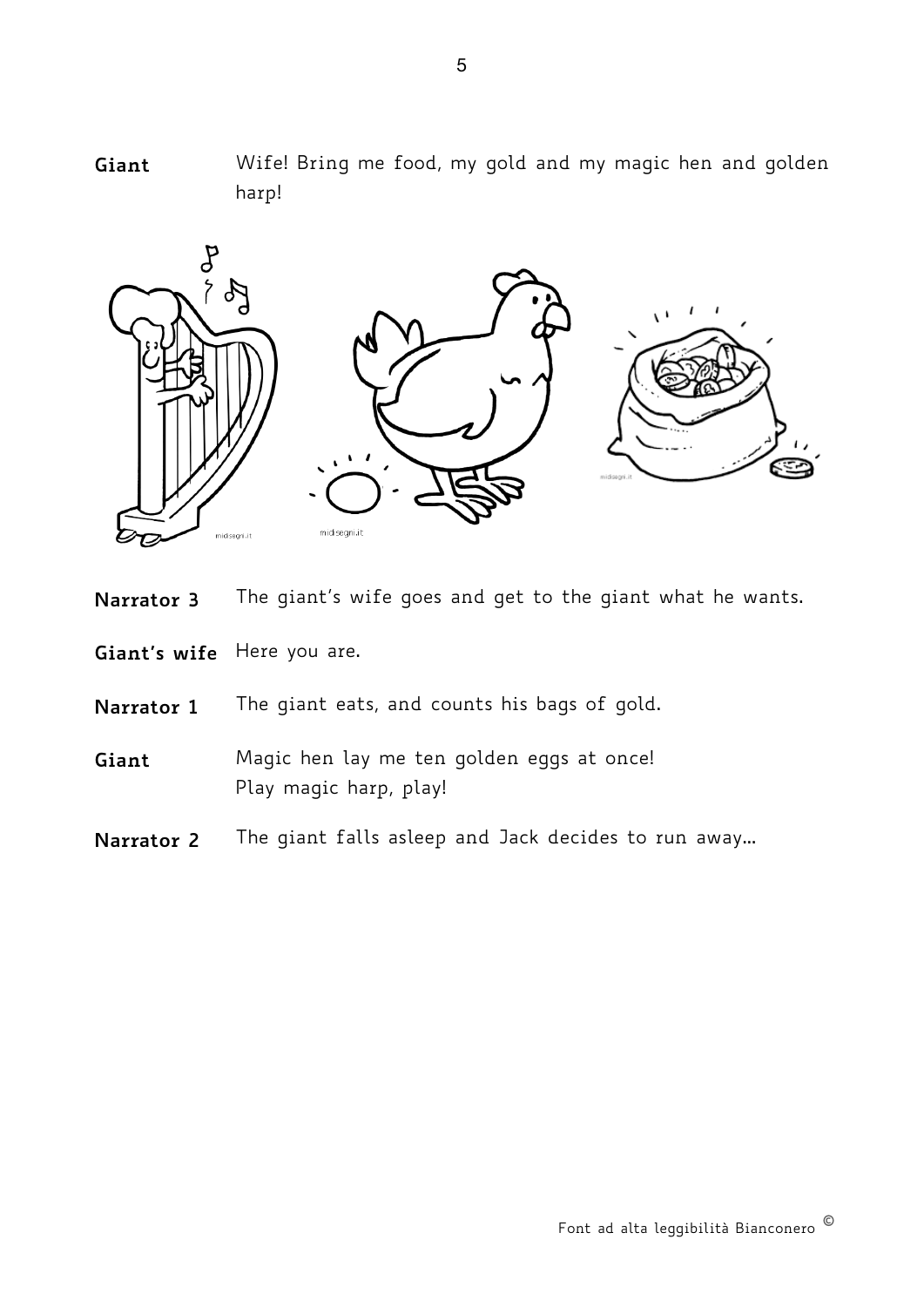

**Jack** I'll take this bag of gold, the hen and the magic harp.

**Hen** Cluck, cluck, cluck

**Giant** Who are you?

- **Narrator 2** Jack runs out of the castle, across the clouds and down the beanstalk but the giant is after him.
- **Narrator 1** When Jack reaches the ground takes an axe and chops the beanstalk.
- **Narrator 3** The beanstalk falls to the ground and the giant crashes with it.
- **Jack** Mum, Mum! Look I have a bag of gold, a magic hen and a magic harp. We are not poor now!!!